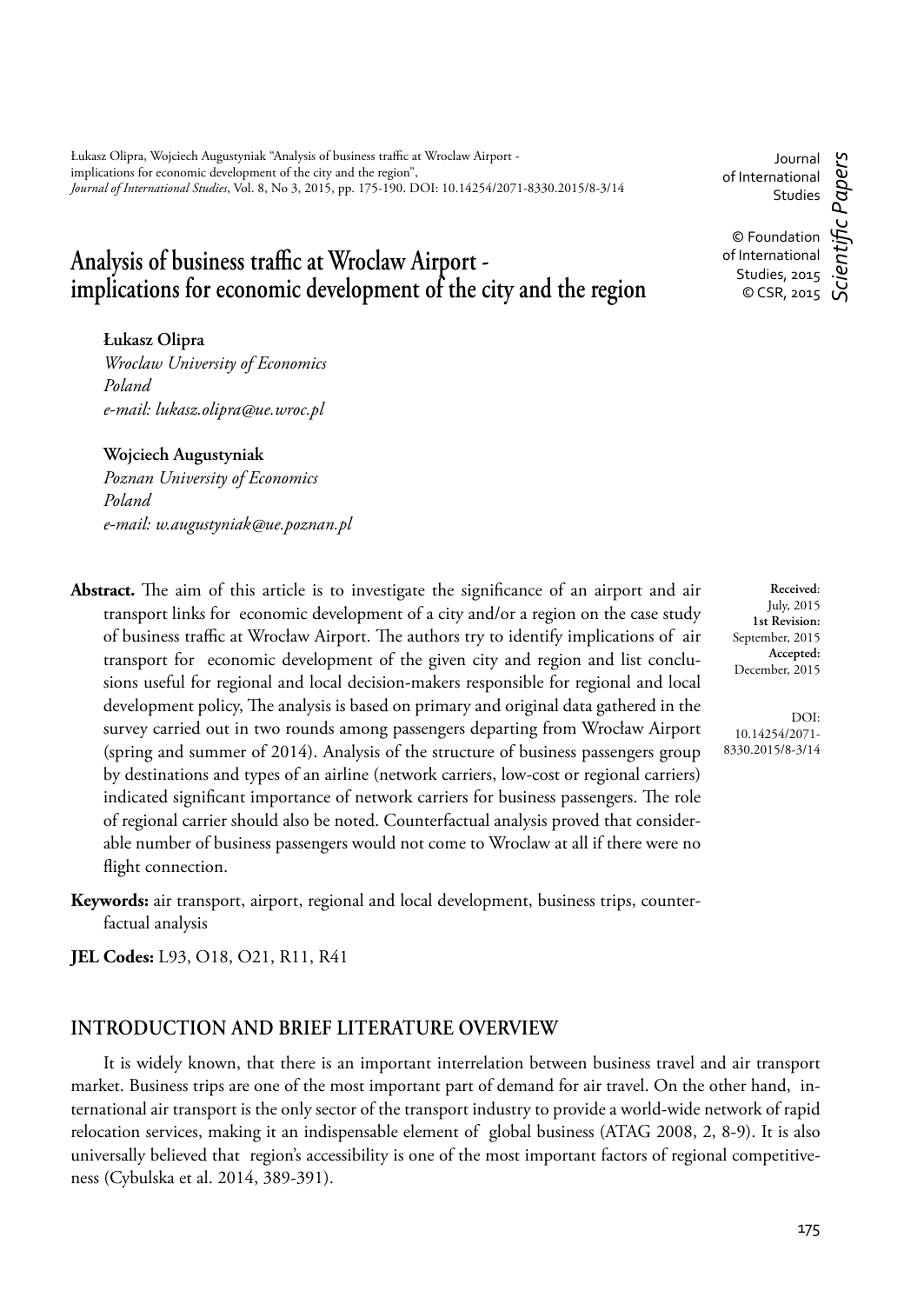There are many studies on the economic impact of air transport on the region which determine the importance of air transport in the region as one of the sectors of the economy (Wilbur Smith Associates 1988; Butler and Kiernan 1986; Butler and Kiernan 1992; ACI Europe 1998; ACI Europe and York Consulting 2000; ACI Europe and York Aviation 2004; Cooper and Smith 2005; Huderek-Glapska 2011; Huderek-Glapska 2012; Braathen, Johansen and Lian 2006; Halpern and Braathen 2010; Augustyniak, 2014; Kalinowski, 2014). However, there are effects on the economy of a country or a region which extend beyond direct or indirect impact related to air transport as an economic sector (catalytic effects). Some of the benefits resulting from airport operation in a region include, among others, stimulation of a range of other economic activities (Butler and Kiernan 1992, 13). In details, studies on catalytic impact distinguish impacts of air transport: on productivity and business operations, market structure and innovation, labour supply, congestion and local costs of doing business, investment, including company decisions on location and technology transfer. Presence of an airport and air transport services delivered in the region are important factors to be taken into account when locating businesses and industries. Their quantification and measurement of these effects are difficult, because they include the impact of air transport on many areas of the economy. It is therefore difficult to separate which changes in the economy are associated with the operation of an airport from those which result from a number of other factors affecting the economy. Increasingly, however, there are attempts to measure the stimulating impact of air transport (Cooper and Smith 2005, 16-19).

The aim of this article is to investigate the significance of an airport and air transport links for economic development of a city and a region taking business traffic at Wrocław Airport for a case study. On the base of the business traffic analysis the authors try to identify implications of air transport, particularly Wroclaw Airport and air transport links to/from Wroclaw for economic development of the city and the region and list conclusions useful for regional and local decision makers responsible for regional and local development policy,

The analysis is based on the data gathered in the survey carried out in two rounds (first  $-$  in the winter/ spring and second in the summer) among passengers departing from Wrocław Airport. The authors analyze the results focusing on the information given by passengers flying for business purposes. The analysis include the structure of business passengers group by destinations and types of an airline (flag carriers, low-cost carriers, regional carrier) as well asfactors influencing passengers' choice of an airport for business trip and frequency of air travels.

As far as limits of the research are concerned it has to mentioned, that survey was not designed to collect detailed information about results (or prospective results) of particular business trips and their potential impact on the development of companies in the region and thus on the regional development. It can be an area for further, more detailed studies of authors.

Research methods used in the study include: literature studies and desk research, passengers survey (via CAPI method – Computer Assisted Personal Interviewing), statistical methods and counterfactual analysis, which is based on the question included into the questionnaire of the survey: would you come to Wroclaw in there were no air connection?

## **THE STRUCTURE OF PASSENGERS AT THE AIRPORT IN WROCLAW, GROUPED BY DESTINATION**

Demand for air transport services is a derivative. Air travel itself, is not a service that directly meets the needs of customers and is not "consumed" by them for this purpose. In other words, passengers do not buy airline tickets just to make a journey by plane, but in order to achieve another goal e.g.: get to vacation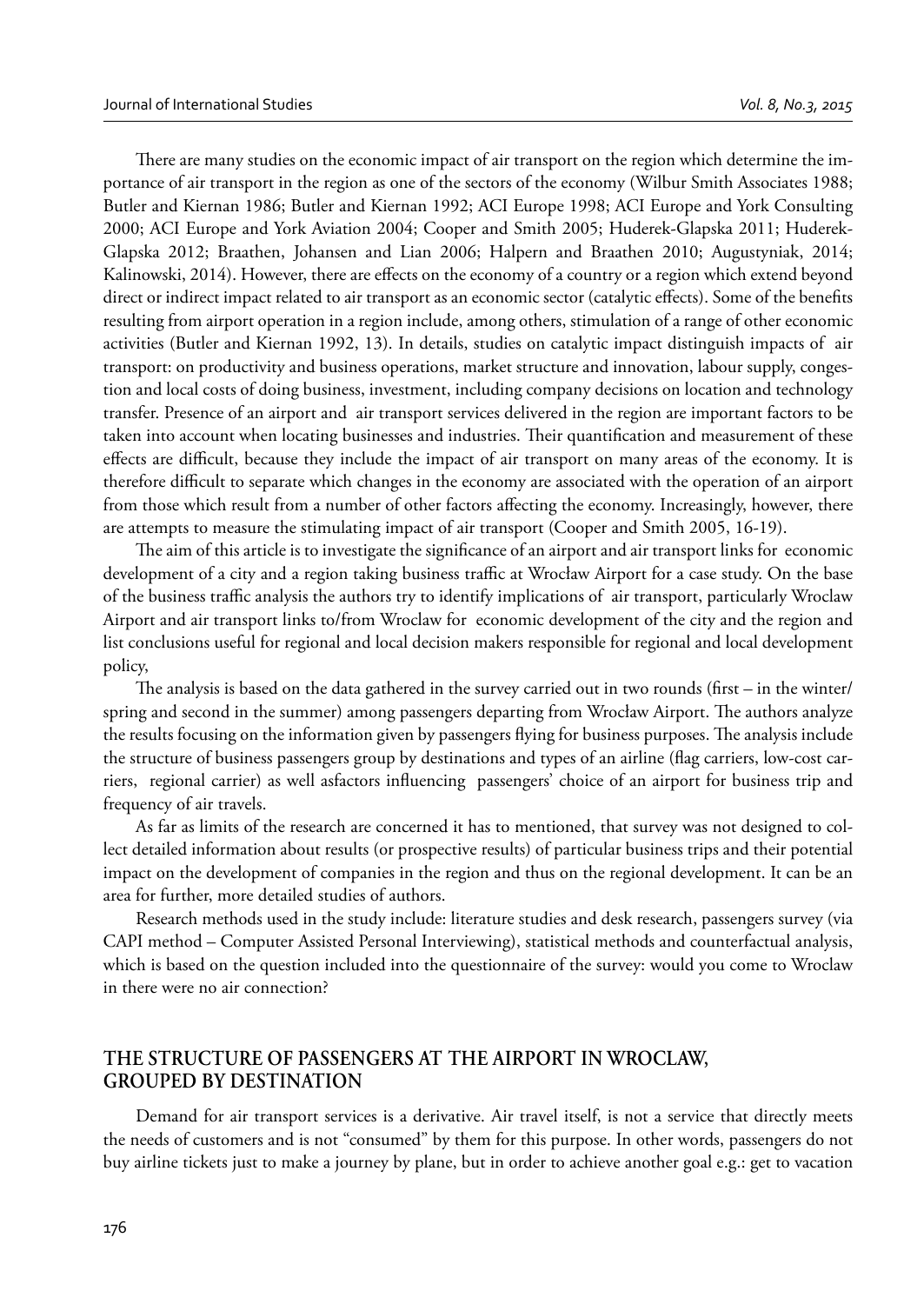destination, visit family and / or friends, for business, or other specific purposes. The purpose of the journey is one of the criteria used to extract types of demand and categorization of passengers. The above-mentioned purposes allow one to identify three main groups of passengers, which have specific characteristics: business passengers, tourists and visiting family and / or friends (commonly used abbreviation: VFR - *visiting friends and relatives*). In addition to these major groups of passengers- depending on needs - additional divisions and exclusions can be made. *Figures 1 a*nd *2* show the structure of travelers departing from Wroclaw airport using connections from different carriers (network, low-cost or regional) for particular directions depending on the purpose of the journey. In all directions, the aforementioned three main groups account for the vast majority of departing passengers. The structure and participation of these groups of passengers for particular destinations, however, is different for different categories of carriers and for particular destinations. The data depicted in the figures come from a survey of passengers conducted at the departure hall of Wroclaw airport in two rounds: Round I - March-April 2014; Round II - July-August 2014. It has to be mentioned, that German hubs means Frankfurt Main, Munich and Duesseldorf, southern destinations include: Italy, Spain, Malta and Greece (Chania) and Western Europe include services to: Brussels-Charleroi (when offered), Paris-Beauvais, Dortmund and Eindhoven. Due to the low number of passengers and respondents of the regional carrier (Eurolot) to particular destinations (Zurich, Paris CDG, Brussels Zaventem and Gdańsk) all destinations of Eurolot were presented together. The subsequent part of the study focused on the analysis of business traffic, which is appropriate for the purpose of this study.

When analyzing these figures, it should be noted that, the share of business passengers in total is different in the two study periods (rounds). On one hand this is due to the fact that in the summer months the number of business trips falls due to the holiday period, on the other hand - the number of passengers traveling for tourism and visits with family or friends rises. During the second round of the survey, the number of charter passengers, who throughout the year are a significantly smaller group of passengers, also significantly increased. Undoubtedly, it affected the overall results of the study. The figures above do not include passenger charter flights, on the one hand to improve the readability of drawings, and on the other hand, due to the relatively uniform structure passengers: almost all passengers were traveling on charter flights for tourism and recreational purposes (about 97%).

Despite the circumstances described above, the scale of the difference between the share of business traffic during the winter-spring and summer (three times less travel in the summer months) is surprising. It should be noted, however, that although the proportion of business passengers (according to the data represented above, for all passenger) in the summer is three times lower, however, the actual number of business passengers does not fall 3 times over, but only approx. 40% (*Table 1).*

Business passengers account for the largest proportion of passengers in network airlines (LOT, Lufthansa, SAS) for destinations: to Warsaw (almost 70% during the winter and 50% in the summer months - *Figures 1* and *2*), German hubs (transit ports) (68 and 43 percent respectively) and Copenhagen (63.45% during the winter, in summer, air connections of the SAS airlines to Copenhagen were suspended) and regional carrier - Eurolot (53 and 29 percent respectively). In the case of Eurolot airline, a significant decrease in the share of business passengers during the summer months is associated, not so much with a decrease in the number of business passengers, but is mainly due to an increase in the number of passengers traveling by Eurolot for other purposes (tourism / leisure and visiting friends and / or relatives).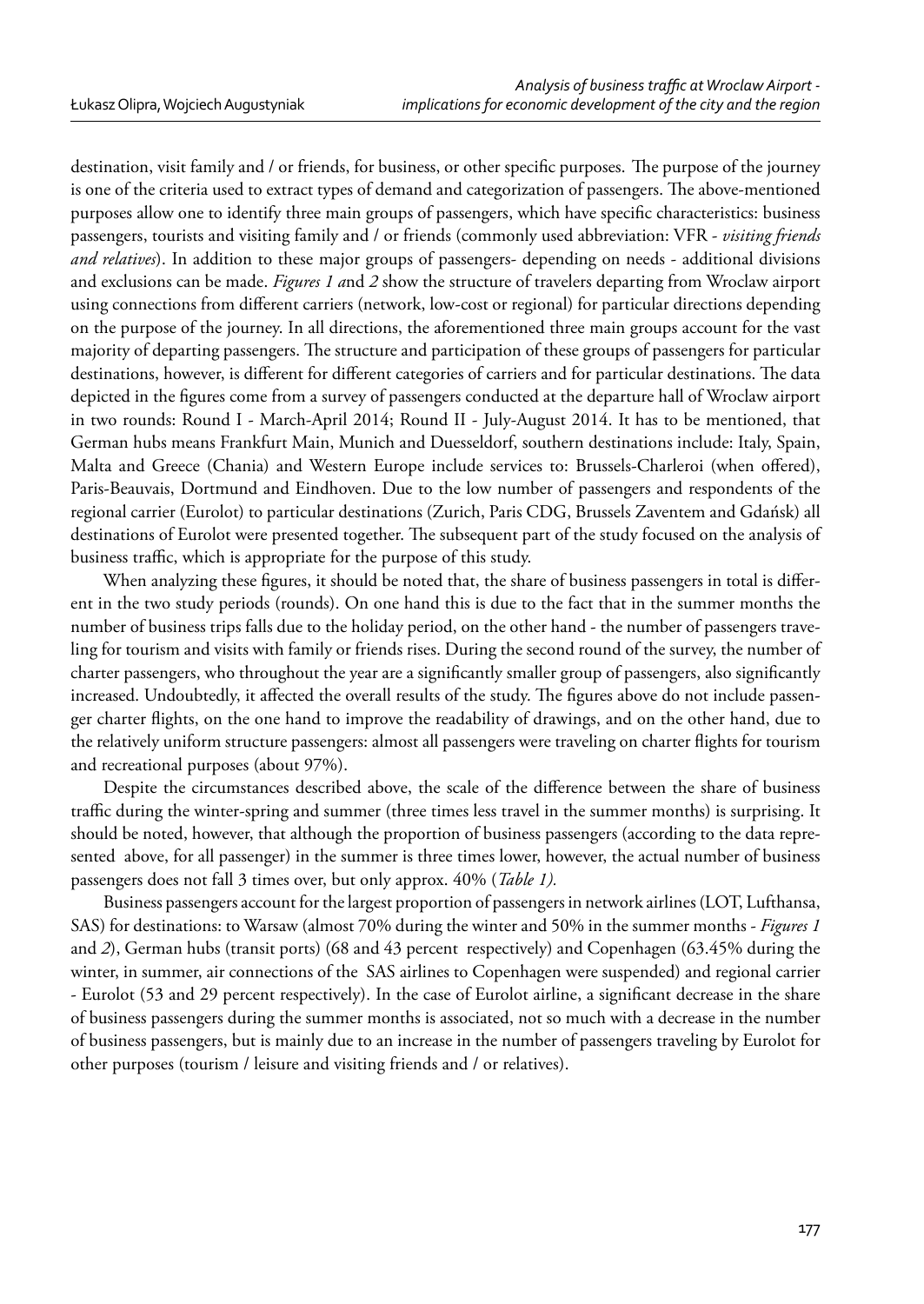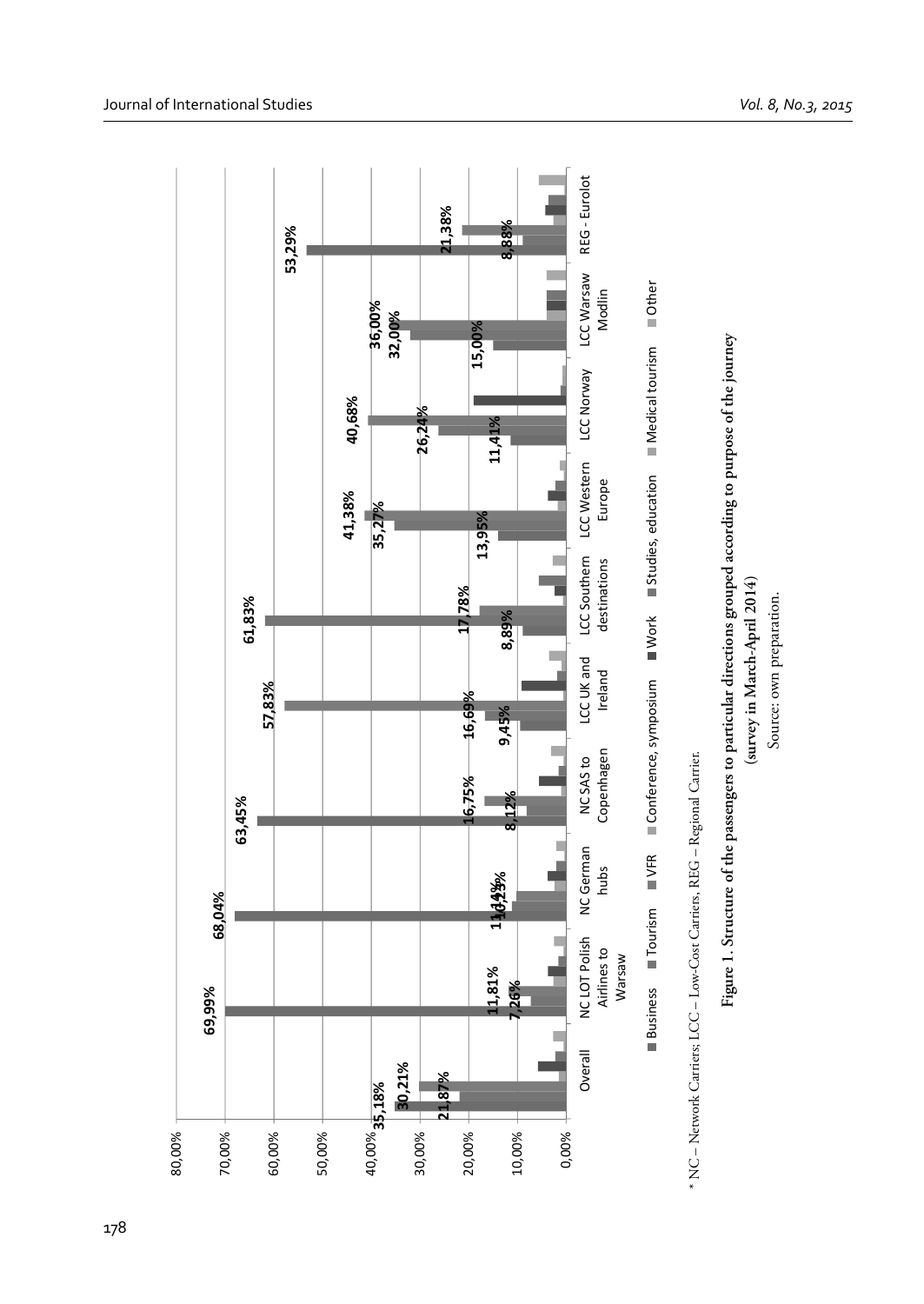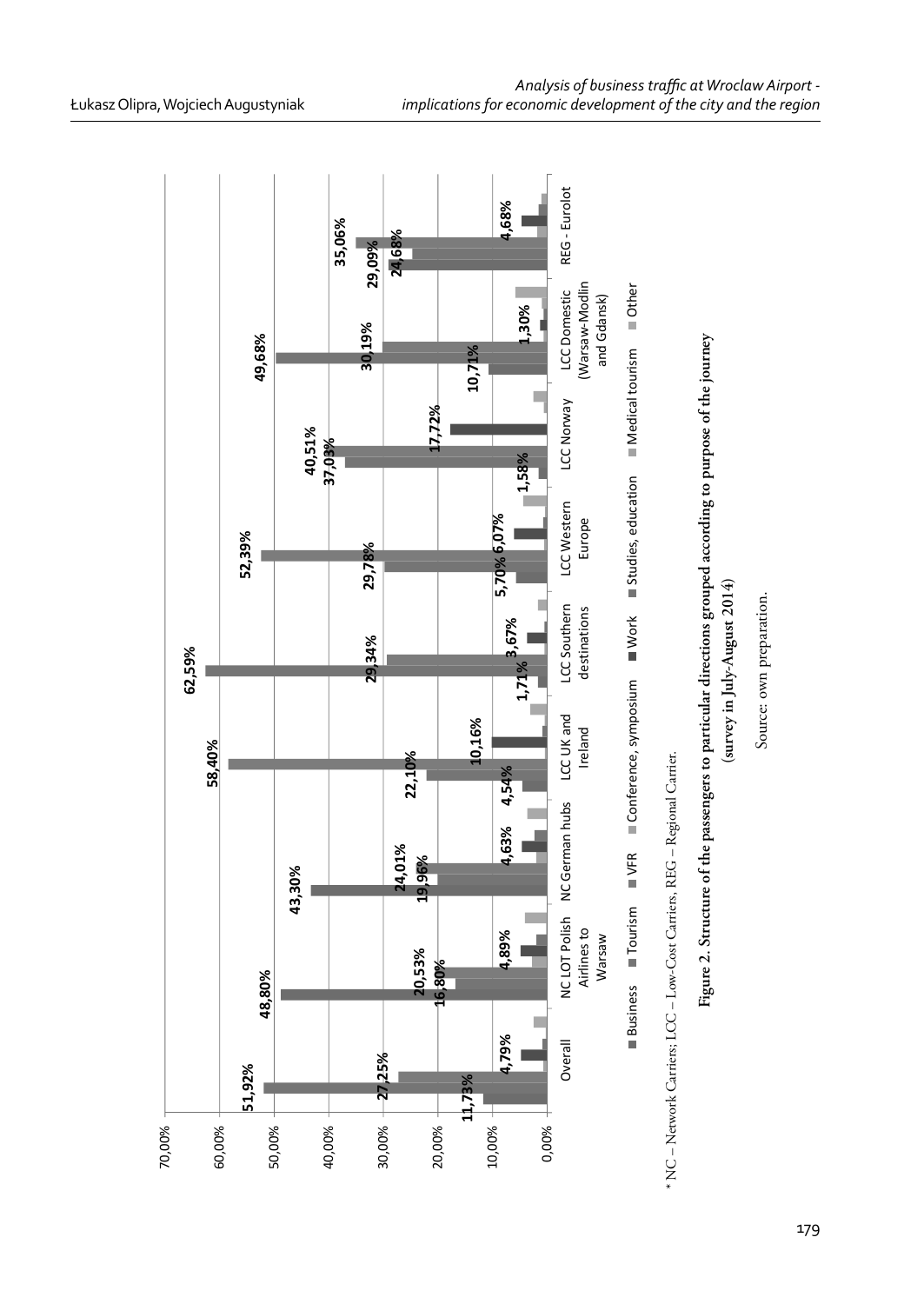#### Table 1

| nr | Study period                                                                                                                                   | The number of<br>Passengers checked-in,<br>in the periods under<br>consideration | % business<br>passengers | Estimated number<br>of business<br>passengers |
|----|------------------------------------------------------------------------------------------------------------------------------------------------|----------------------------------------------------------------------------------|--------------------------|-----------------------------------------------|
|    |                                                                                                                                                |                                                                                  |                          |                                               |
| 1. | Winter-Spring                                                                                                                                  | 44361                                                                            | 35,18%                   | 15606                                         |
| 2. | Summer                                                                                                                                         | 79859                                                                            | 11,73%                   | 9367                                          |
| 3. | Percentage and number of business pas-<br>sengers in the summer survey as compared<br>to the survey in March and April (Line 2)<br>$/$ line 1) | 180,02%                                                                          | 33,34%                   | 60,02%                                        |

Changes in the percentage and the number of business passengers in the two periods covered by the survey (summer months compared to the winter-spring months)

Source: own preparation.

Passengers traveling on business also make use of low-cost carrier connections. Their share in the number of passengers to particular destinations during the winter-spring oscillates, only around 10% (from 8.89% for southern destinations, then to 9.45% to the UK and Ireland, 11.41% to Oslo in Norway, and 13.95% to Western Europe (Dortmund in Germany, Eindhoven in the Netherlands, Brussels in Belgium, Paris in France). The share of business passengers to the newly opened domestic connection, Ryanair to Warsaw-Modlin for this period was 15%, which is well worth noting.

Data on the topic of business passengers in the structure of the passengers to particular destinations, are not sufficient to assess the importance of individual carriers for business traffic service. After taking into account differences in the size of the flows of passengers (number of passengers) to particular destinations, it can be proved that, the share of 9.45% to British-Irish destinations means a much larger absolute number of business passengers than 13.95% for destinations to Western Europe. In order to further evaluate the importance of individual airlines offering connections to the specific destinations to service business traffic, it is important to analyze the structure of business passengers according to the direction of connections, and thus, also the type of carrier. Such data (divided into periods: winter-spring and summer) is shown in *Figure 3*.

# **THE STRUCTURE OF BUSINESS TRAFFIC AT THE AIRPORT IN WROCLAW ACCORDING TO DIRECTION AND TYPE OF SELECTED CARRIER**

The structure of business traffic at the airport in Wroclaw according to direction and the type of carrier chosen, confirms the dominant role of network airlines (LOT, Lufthansa, SAS) to service business travelers for business purposes. In addition, the share of these carriers is stable in both survey periods. In Particular, PLL LOT and Lufthansa, which together handled almost 75% of business passengers (in the winter-spring scheduling period to the German hubs were offered by both Lufthansa and LOT Polish Airlines, in the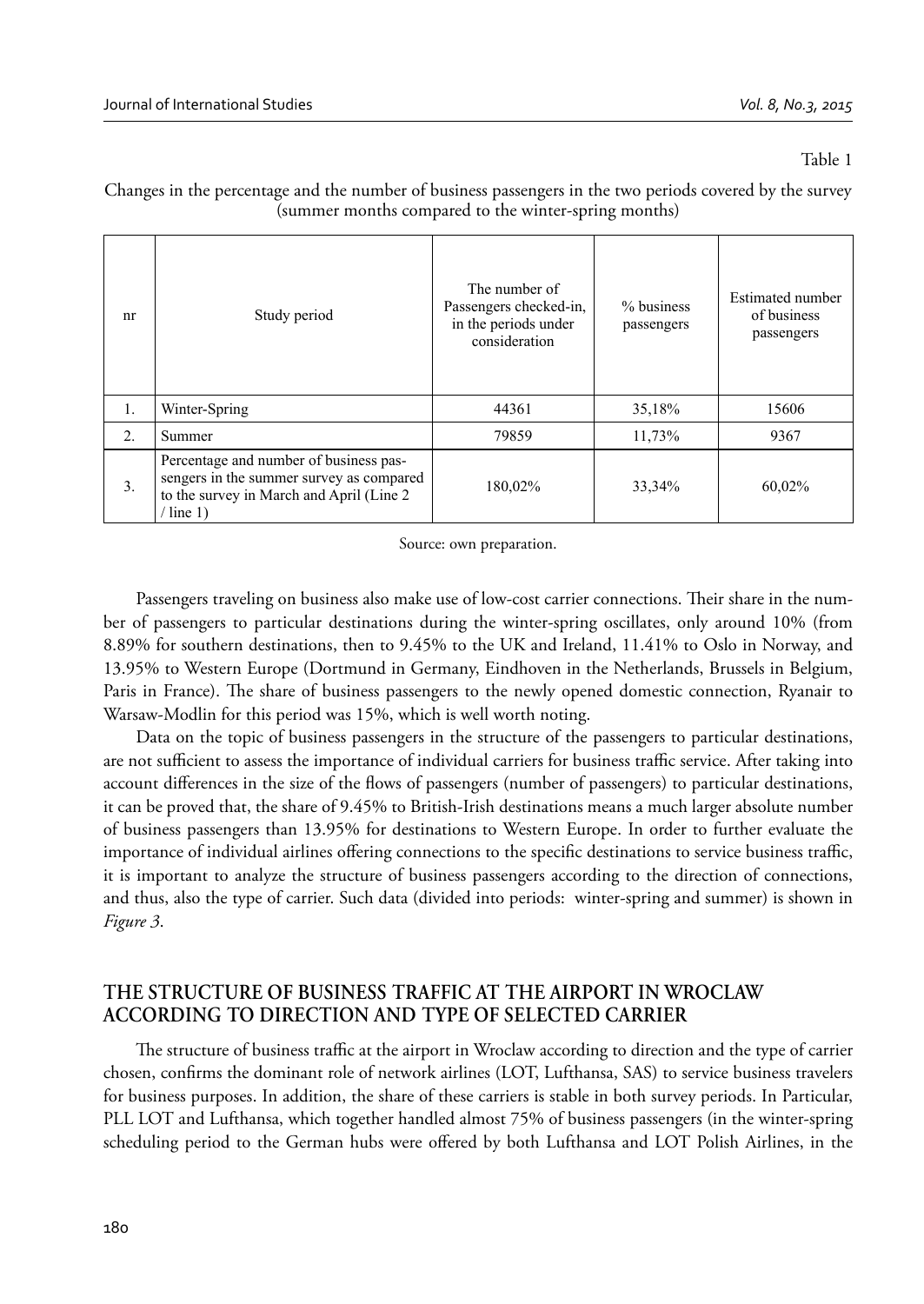

Figure 3. Structure of business traffic at the airport in Wroclaw according to the direction **and type of selected carrier during winter-spring and summer periods of 2014**

Source: own preparation.

summer LOT Polish Airlines withdrew from the connections to Munich and Frankfurt; in addition, as mentioned earlier, SAS suspended all flights during the summer months).

In addition to network carriers to Warsaw-Okecie and German hubs, we must also emphasize the significant share of direct connections offered by low-cost carriers to the UK and Ireland, which are selected by nearly 10% of business travelers as well as connections by regional carrier Eurolot, which offered direct flights from Wroclaw to Gdansk and other major European airports such as Zurich, Paris Charles de Gaulle and Brussels Zaventem, that were not previously served by neither network carriers nor low cost carriers. Eurolot connections were chosen by 5.7% of business passengers during winter-spring and 8.27% in the summer months.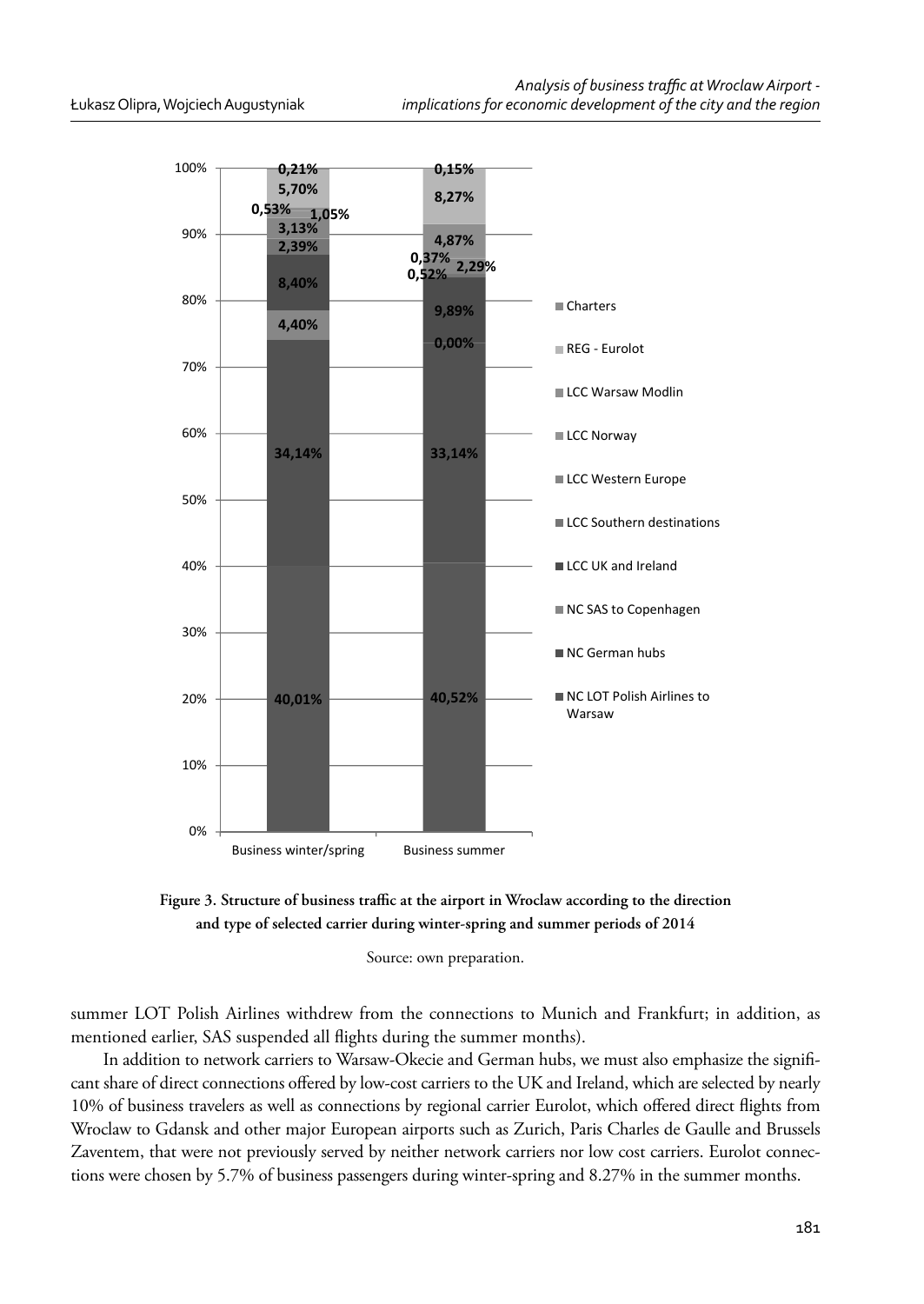The increase in the participation of Eurolot airline to service business traffic at the airport in Wroclaw in the analyzed periods is worth highlighting. The carrier began offering direct flights from Wroclaw to the main European airports in March 2014 thus competing, on one hand, with already existing connections by low-cost carriers (connection to Beauvais - airport which is approx. 80 minutes away from the center of Paris by car or bus is serviced by both Ryanair and Wizzair), and on the other, with network carriers that allow one to reach each of these airports after transferring from one of its hubs. Despite the large-scale promotional campaigns carried out by the carrier and Wroclaw Airport, not all passengers were aware of the direct flights from Wroclaw to Zurich, Paris or Brussels, and some airline customers, particularly institutional - large companies (mainly foreign), were also associated with loyalty programs from network carriers. In context, a significant share of Eurolot to service business traffic, it should also be noted that the carrier on routes from Wroclaw offered much lower capacity than the network carriers. This was due to both the size of the aircraft (Eurolot operate smaller aircraft in terms of the number of seats on board) and the frequency of connections (network carriers performed up to several flights daily to its main hubs). Altogether, during the summer months which were covered by the study, 78 flights per week were performed by network carriers from Wroclaw to Warsaw-Okecie and to German hubs. Eurolot, in that period, carried out 21 flights a week, including 7 to Gdansk, 4 to Lublin, 4 to Zurich, 3 to Paris CDG and 3 to Brussels. The situation is similar when comparing Eurolot to other low-cost carriers, which in fact, do not offer daily connections to most destinations, but use for operations 2.5-fold larger aircraft than Eurolot had (Ryanair Boeing 737-800 takes 189 passengers and Bombardier Q400 – 78 passengers). Despite the growing popularity of direct connections by Eurolot from Wroclaw to several major European destinations, the aircraft load factor remained relatively low. The carrier had similar problems with connections from other airports. The consequence of this was the decision to suspend flights from the  $1<sup>st</sup>$  of April 2015 and subsequent liquidation of the carrier.

Similar to the case of Eurolot connections, there was also an increase in the service of business traffic for domestic routes offered by Ryanair (mainly to the Warsaw-Modlin airport). In the winter-spring period, the connection to the Warsaw-Modlin was selected by 5.7%, while in the summer months, the sum of Polish destinations supported by Ryanair (Warsaw -Modlin and Gdańsk) was chosen by 8.27% of business passengers. However, the share of business traffic in these two destinations is significantly different. On connections to Gdansk, only 4.9%, of people traveling were business travelers, while the connections to Warsaw-Modlin this share amounted to 14.39% of business travelers. Connections to Gdansk were offered only in the months of July and August 3 times a week. Connections to the Warsaw-Modlin are carried out every day, and since autumn 2014 were carried out even twice a day.

The success and growing popularity among business passengers for Ryanair connections to Warsaw-Modlin can be explained by, among others, new actions taken by the carrier and airline strategies that aim to increase the attractiveness of the offer in the area of business travel and increase its participation on the routes offered by the airline as well as the attractiveness of the prices offered by Ryanair in these directions. Although the airport in Modlin is located approx one hour by car, bus or train from the city center (which is associated with additional costs) as opposed to Okecie airport, from where you can reach the city center in 20 minutes, the ticket prices are several times lower compared to the prices of tickets for LOT Polish Airlines to the Warsaw-Okecie airport (LOT Polish Airlines was a monopolist on this rout until the operation of Ryanair to Warsaw-Modlin) and attracts business travelers for business purposes.

The analysis seems a bit more complicated in the case of connections offered by Eurolot. However, it can be hypothesized that it is mainly the possibility of direct connections without changing flights, to important business centers (Zurich, Paris, Brussels) and the associated time-saving was a factor in choosing these connections by business passengers. The confirmation of the veracity of this hypothesis may be the results of two independent studies. In surveys of Lower Silesian enterprises, conducted by a team of academics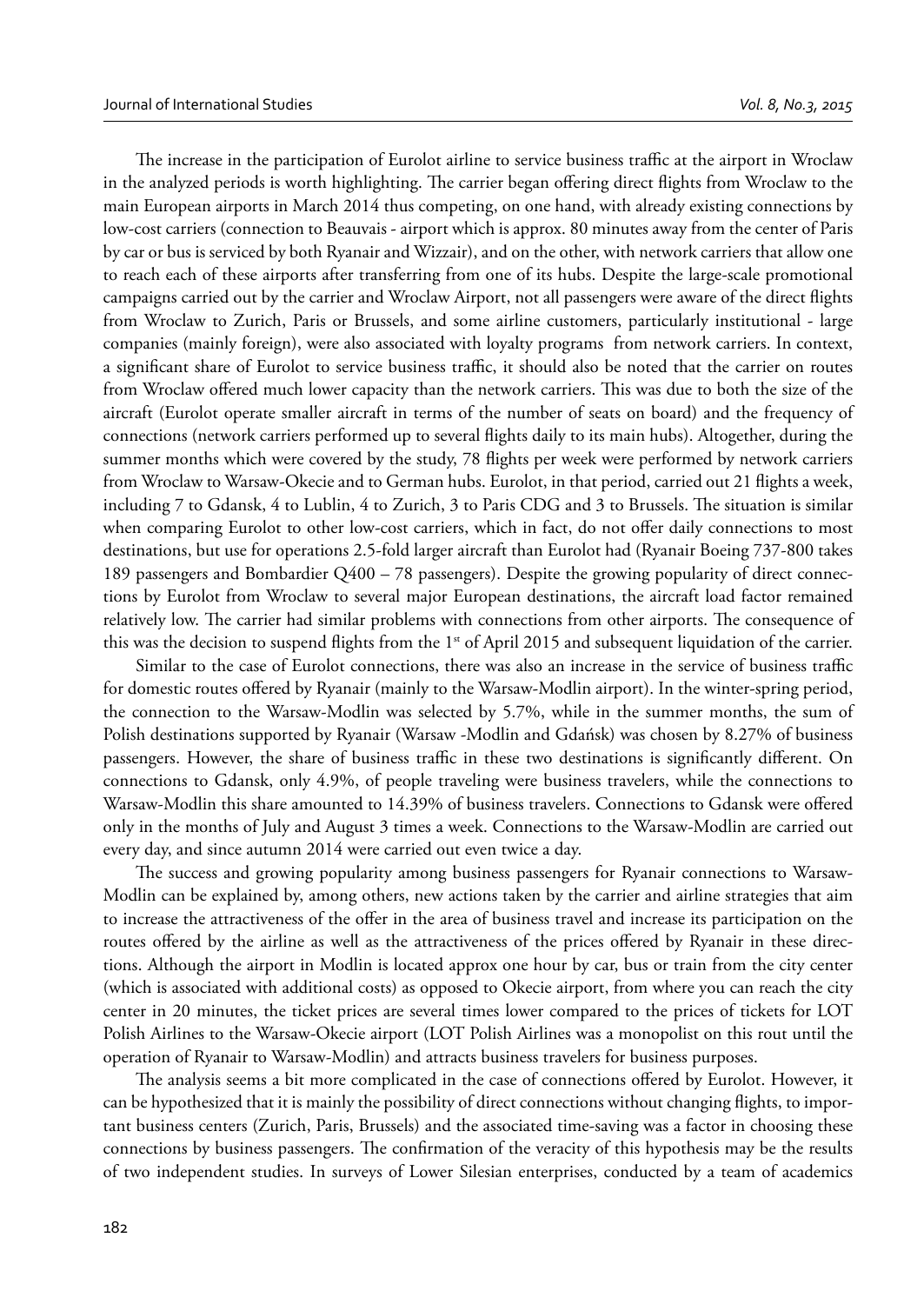from the University of Economics in Wroclaw and Rzeszow University of Technology, most of the surveyed enterprises (over 66%) rated that use of flight connections from Wroclaw airport is very high or high degree, reduces the time taken for business travel and thus improves efficiency in their companies (Cybulska et al. 2014, 175-176, 404-405).

The results of the performance tests of passengers traveling from Wroclaw airport conducted during July-August in the airport terminal in Wroclaw could be considered as second proof. Respondents were asked to rate on a scale of 1 to 5, where 1 means "invalid" and 5 "very important" factors that may be taken into consideration when choosing an airport when planning a trip. The information obtained allowed to determine the priorities of passengers and determinants of planning air travel, as well as a ranking of the factors influencing the choice of airport.

## **FACTORS DETERMINING THE CHOICE OF THE AIRPORT BY BUSINESS PASSENGERS WHEN PLANNING A BUSINESS TRIP BY AIR**

The results of the study of passengers, in which the authors asked for an assessment of the factors determining the choice of airport by travelers when planning air travel are shown in *Tables 2* and *3*. From the statements in the general data collected from all the passengers, some information and assessments from the information coming from the passengers of charter flights has been excluded, due to their limited choice of departure airports. Most charter passengers also declared that they travel by plane once a year as part of holiday trips organized by travel agencies. Tables with data for business travel provide answers to both business travelers and people going or coming back from conferences, trainings or symposiums. The participation of these passengers, however, is small enough that it did not cause any distortion of the results. On the other hand, these passengers are also the majority of the employees of Lower Silesian enterprises traveling for business.

Table 2

| nr                       | Factors taken into account                                                 | Sample<br>size | Nr of          | $\frac{0}{0}$<br>an- | $\overline{x}$ | S    | Q1             | Me<br>(Q2) | Q <sub>3</sub> | Mo<br>(D) | Typical area of<br>variability |                     |
|--------------------------|----------------------------------------------------------------------------|----------------|----------------|----------------------|----------------|------|----------------|------------|----------------|-----------|--------------------------------|---------------------|
|                          |                                                                            |                | answers        | swers                |                |      |                |            |                |           | $\overline{x}$ - 1S            | $\overline{x}$ + 1S |
|                          | $\mathcal{P}$                                                              | 3              | $\overline{4}$ | 5                    | 6              |      | 8              | 9          | 10             | 11        | 12                             | 13                  |
|                          | Availability of direct connection<br>(without transfer)                    | 4113           | 4037           | 98,2%                | 4,62           | 0.85 | 5              | 5          | 5              | 5         | 3,77                           | 5,47                |
| $\overline{2}$           | The quality of service at an airport                                       | 4113           | 4015           | 97,6%                | 4,43           | 0,89 | 4              | 5          | 5              | 5         | 3,53                           | 5,32                |
| 3                        | The price of ticket for a flight con-<br>nection from a particular airport | 4113           | 4016           | 97,6%                | 4,38           | 0.96 | 4              | 5          | 5              | 5         | 3,42                           | 5,34                |
| $\overline{4}$           | The availability of a suitable con-<br>nection by a low-cost airline       | 4113           | 4012           | 97.5%                | 4.34           | 1,06 | 4              | 5          | 5              | 5         | 3,27                           | 5,40                |
| $\overline{\phantom{0}}$ | Convenience of time for a connec-<br>tion (day of week, time)              | 4113           | 4052           | 98,5%                | 4,33           | 1,01 | 4              | 5          | 5              | 5         | 3.31                           | 5,34                |
| 6                        | Aesthetics and quality of the pas-<br>senger terminal                      | 4113           | 4040           | 98,2%                | 4.14           | 1,13 | $\overline{4}$ | 5          | 5              | 5         | 3,01                           | 5,27                |
| $\overline{7}$           | Convenience of travel to the<br>airport by car                             | 4113           | 3988           | 97,0%                | 4,07           | 1,25 | 3              | 5          | 5              | 5         | 2,82                           | 5,32                |

Ranking of the factors determining the choice of the airport by passengers planning to travel by plane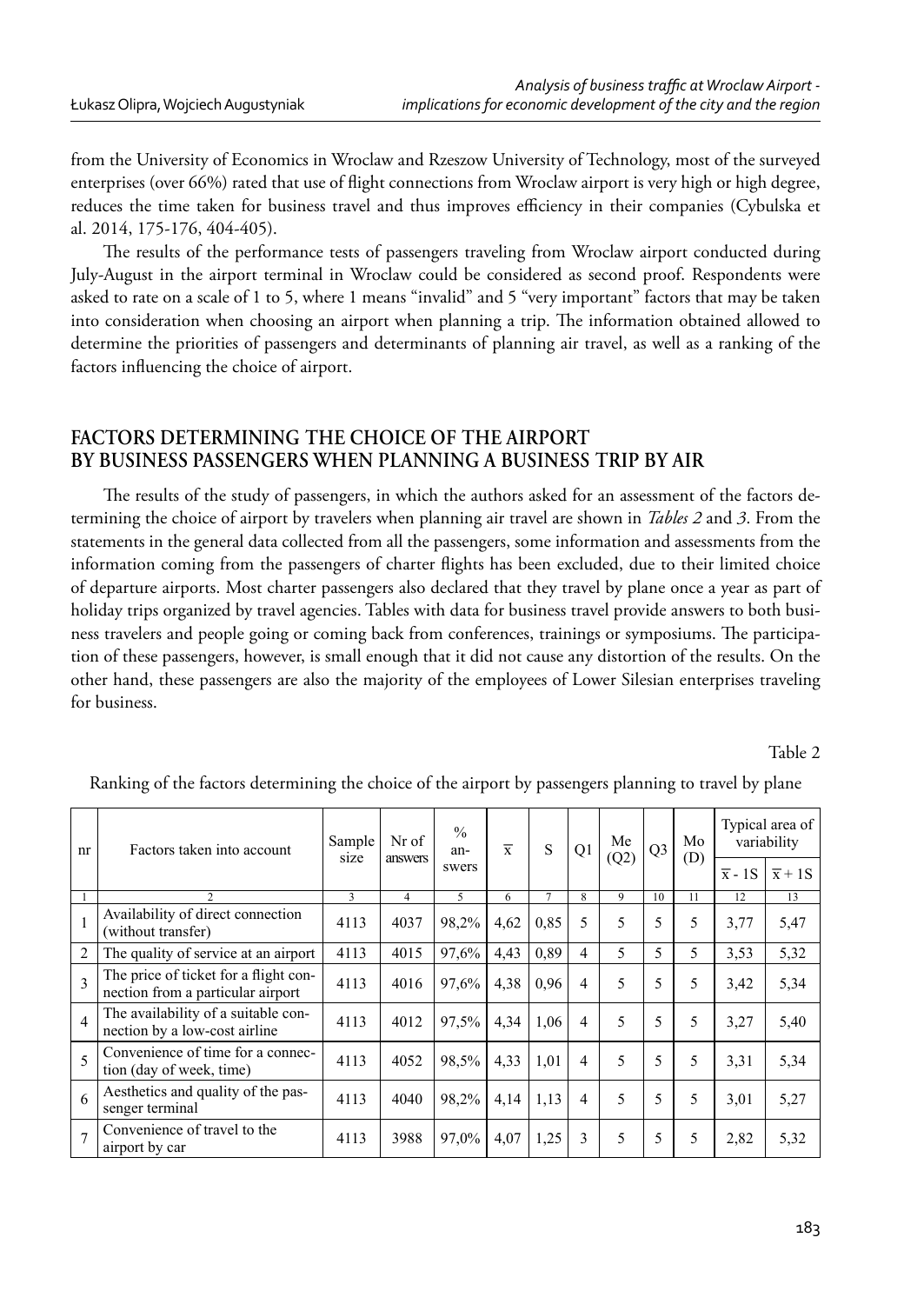|    |                                                                                   |      |      |       | o    |                                  |  | 10 | ш | 12   |      |
|----|-----------------------------------------------------------------------------------|------|------|-------|------|----------------------------------|--|----|---|------|------|
| 8  | The proximity of the airport from<br>place of residence                           | 4113 | 4022 | 97,8% | 4.04 | $1.16$ <sup><math>+</math></sup> |  |    |   | 2,89 | 5,20 |
| 9  | Convenience of travel to the<br>airport by public transport (includ-<br>ing rail) | 4113 | 3731 | 90,7% | 3,27 | .64                              |  |    |   | 1,63 | 4.91 |
| 10 | Price and availability of airport<br>parking                                      | 4113 | 3563 | 86.6% | 3.09 | .63                              |  |    |   | 1.46 | 4.73 |

Source: own preparation.

Table 3

#### Ranking of the factors determining the choice of the airport by passengers planning a business trip by plane

| nr             | Factors taken into account                                                      | Sample | Nr of | $\frac{0}{0}$   | $\overline{x}$ | S    | Q1             | Me<br>(Q2)     | Q <sub>3</sub> | Mo  | Typical area<br>of variability |                                         |
|----------------|---------------------------------------------------------------------------------|--------|-------|-----------------|----------------|------|----------------|----------------|----------------|-----|--------------------------------|-----------------------------------------|
|                |                                                                                 | size   |       | answers answers |                |      |                |                |                | (D) |                                | $\overline{x}$ - 1S $\overline{x}$ + 1S |
| 1              | Availability of direct connec-<br>tion (without transfer)                       | 747    | 734   | 98,3%           | 4,49           | 0.98 | 4              | 5              | 5              | 5   | 3,50                           | 5,47                                    |
| $\overline{2}$ | Convenience of time for a con-<br>nection (day of week, time)                   | 747    | 733   | 98,1%           | 4,45           | 0.88 | $\overline{4}$ | 5              | 5              | 5   | 3,57                           | 5,33                                    |
| 3              | The quality of service at an<br>airport                                         | 747    | 728   | 97,5%           | 4,23           | 0.97 | 4              | 5              | 5              | 5   | 3,26                           | 5,21                                    |
| $\overline{4}$ | The price of ticket for a flight<br>connection from a particular<br>airport     | 747    | 731   | 97,9%           | 3.94           | 1,19 | 3              | $\overline{4}$ | 5              | 5   | 2,75                           | 5,13                                    |
| $\varsigma$    | Aesthetics and quality of the<br>passenger terminal                             | 747    | 730   | 97,7%           | 3.92           | 1,17 | 3              | $\overline{4}$ | 5              | 5   | 2,75                           | 5,08                                    |
| 6              | The proximity of the airport<br>from place of residence                         | 747    | 728   | 97,5%           | 3,85           | 1,17 | 3              | $\overline{4}$ | 5              | 5   | 2,68                           | 5,02                                    |
| $\overline{7}$ | Convenience of travel to the<br>airport by car                                  | 747    | 723   | 96,8%           | 3,85           | 1,30 | 3              | $\overline{4}$ | 5              | 5   | 2,54                           | 5,15                                    |
| 8              | The availability of a suitable<br>connection by a low-cost airline              | 747    | 721   | 96,5%           | 3,63           | 1.33 | 3              | $\overline{4}$ | 5              | 5   | 2,30                           | 4,96                                    |
| $\mathbf{Q}$   | Price and availability of airport<br>parking                                    | 747    | 664   | 88,9%           | 3,08           | 1,55 | 1              | 3              | 5              | 5   | 1,53                           | 4,63                                    |
| 10             | Convenience of travel to the<br>airport by public transport<br>(including rail) | 747    | 676   | 90,5%           | 3.03           | 1,59 | 1              | $\mathbf{3}$   | 5              | 1   | 1,44                           | 4,62                                    |

Source: own preparation.

Passengers recognize the availability of a direct connections without interchange as the most important factor in determining the choice of the airport in planning air travel (average score of 4.62 for all respondents with the exception of charter passengers - *Table 2* and 4.49 for business passengers - *Table 3*). The second factor for business passengers was the convenience of connection time - day of the week, time - with an average of 4.45, and the third factor was the quality of service at an airport - average 4.23. While the quality of service at the airport was just as high in the ranking prepared for general data (second place), the convenience of connection time was only in 5th position after factors such as: the price for a connecting flight, or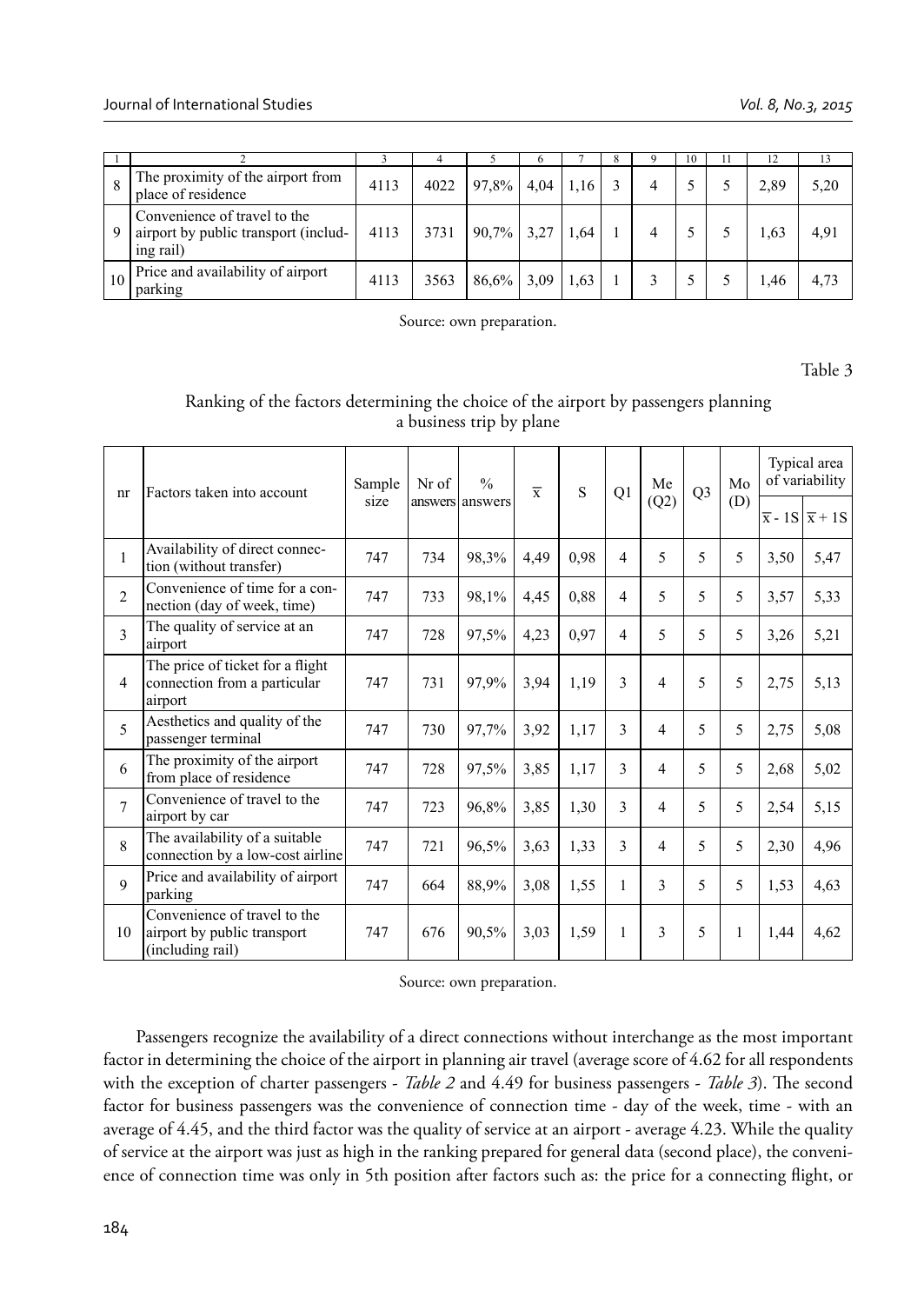the availability of an appropriate combination of low cost airlines. It should also be noted that the validity of the other factors was judged by business travelers as far inferior to the factors located on the first three positions. Both the average scores of all other factors (less than 4) and the measuring position (median 4 or less, the first quartile of 3 or below) were lower.

## **THE IMPORTANCE OF AIR CONNECTIONS FOR BUSINESS TRAVEL TO WROCLAW AND THE LOWER SILESIA REGION A COUNTERFACTUAL ANALYSIS**

Analyzing the importance of the airport in Wrocław for the development of Wroclaw and the Lower Silesia region and businesses from across the region, it must be remembered that the air travel is not only used by employees of Lower Silesian enterprises, but also by their contractors as well as representatives of foreign companies who are looking for a suitable place for the location of new investments of their companies. Hence flight connections affect the availability of city and the regional communication, and today, when air transport, as a mode of transport that offers the fastest movement is becoming more and more important, it is, to a large extent, an imperative condition.

Analyzing the role and importance of the airport in Wrocław for development of the city, and enterprises in the Lower Silesia region, a question arises as to, how many business passengers arriving by plane to Wroclaw (both foreign contractors of companies located in Wroclaw and Lower Silesia region, as well as potential new foreign investors) would not decide to travel to the city or region in the absence of air transport, that is, would make use of other travel options: by car (most common), by bus or by train. The authors of the questionnaire asked respondent passengers to answer the question that in the first round of the study (March-April) was: "If there would be no air connection would you visit Wroclaw (or region)?" In the second round study (July-August) the question was slightly modified and more specific: "Would you visit Wroclaw (or region) if there was no this flight connection"?

These questions and the way they are formulated can be regarded as compatible with the methods of counterfactual analysis, or heuristics simulation, the essence of which can be briefly described as an attempt to formulate or imagine different alternatives and hypothetical reaction or situation, on the basis of "what would happen if ".

In the question in the first round of the survey, respondents had to assume a hypothetical situation where there was an absence of any flights from/to Wroclaw, which enables the assessment of the importance of air connections to Wroclaw in general, in the second version of the question, its' specification made it possible to evaluate the significance of a particular air connection. The second version of the question implies the possibility that in the absence of air connection, which the respondent is currently using, he could choose another connection to Wroclaw from another airport or connection offered by another carrier. Despite these differences, the very similar nature of the question can however, according to the authors, present the results of the two rounds of testing alongside each other and be interpreted in the same way.

*Table 4* presents the structure of business passengers by type of trip (beginning of trip, returning to place of residence, etc.). About 40% of business passengers using the airport in Wroclaw during the winter-spring of 2014 are people who come to Wrocław and Lower Silesia companies from other countries or other Polish regions (passengers who have declared their return to their area of permanent residence or any other type of travel, for example one of the stages of a longer trip). This group accounted for 13.85% of all respondent passengers in the period covered by the first survey. In the study in the summer months, these values amounted to 48.21% business passengers and 5.66% of the total passengers. The question about traveling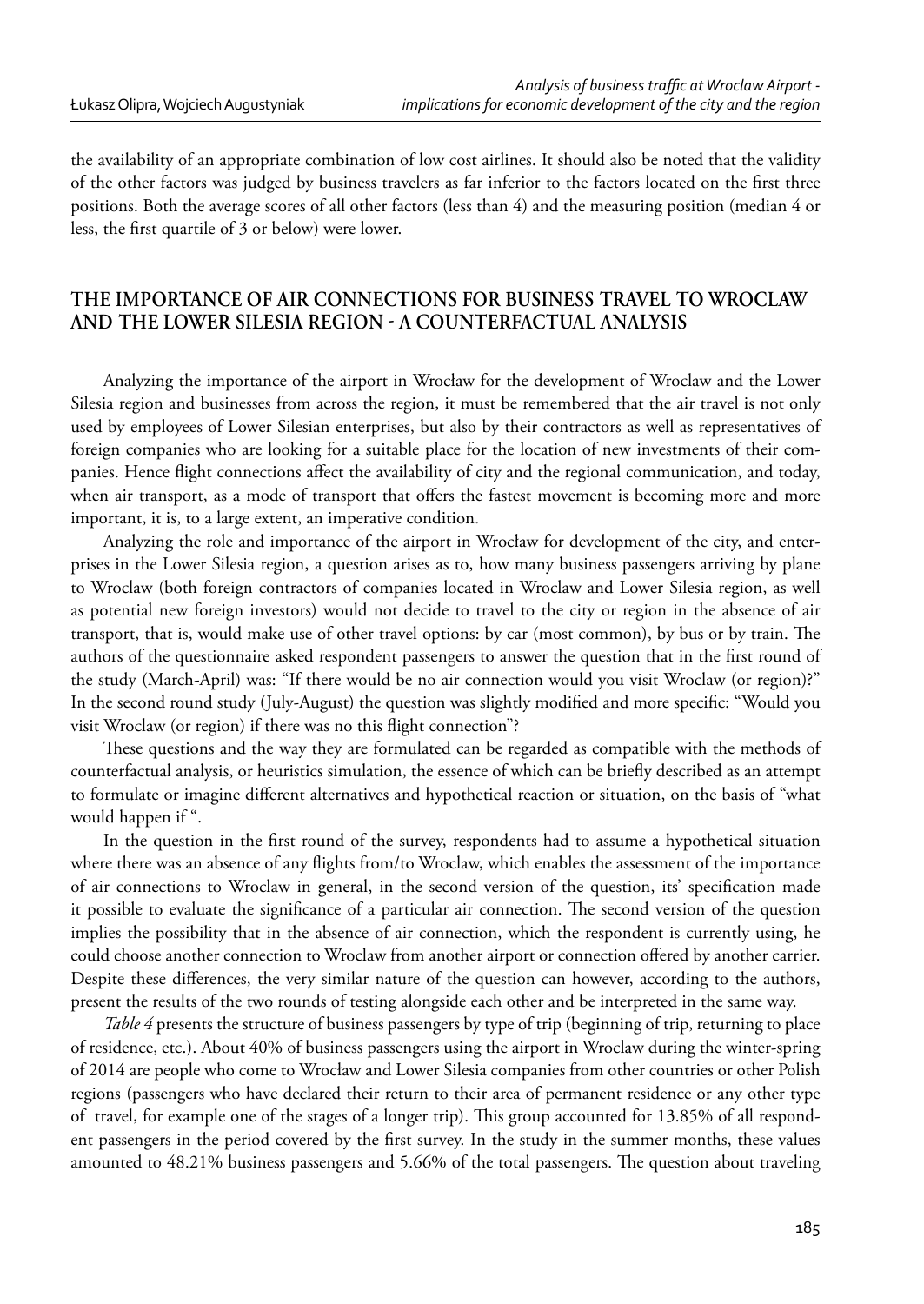to Wroclaw or region in the absence of a connection was asked only to passengers from outside of Wroclaw and the region, namely, those declaring a return to their permanent residence or "other, for example: one of the stages of a longer journey." A summary of results and the structure of the answers to these questions are presented in *Table 5*. The survey, conducted in the summer months added the answer choice "I do not know" to the catalog of possible answers, which was not in the first round of the survey. Hence, "X" marks the lack of information from the first test.

Table 4

|                                                    |                      | 1st round of study<br>(March-April 2014) |                                                                | 2nd round of study<br>(July-August 2014) |                          |                                                               |  |  |
|----------------------------------------------------|----------------------|------------------------------------------|----------------------------------------------------------------|------------------------------------------|--------------------------|---------------------------------------------------------------|--|--|
| Type of trip                                       | Number<br>of surveys | % of business<br>passengers              | $%$ the total<br>number of<br>passengers<br>$(100% =$<br>4050) | Number<br>of surveys                     | % business<br>passengers | $%$ the total num-<br>ber of passengers<br>$(100% =$<br>11616 |  |  |
| Beginning of trip                                  | 840                  | 59,45%                                   | 20,74%                                                         | 699                                      | 51,28%                   | 6,02%                                                         |  |  |
| Travelling back to place of<br>permanent residence | 541                  | 38,29%                                   | 13,36%                                                         | 640                                      | 46,96%                   | 5,51%                                                         |  |  |
| At the airport in Wroclaw<br>only on transit       | 12.                  | 0,85%                                    | 0.30%                                                          | $\overline{7}$                           | 0.51%                    | 0.06%                                                         |  |  |
| Others (eg on a multi-step)<br>journey)            | 20                   | 1,42%                                    | 0,49%                                                          | 17                                       | 1,25%                    | 0.15%                                                         |  |  |
| Total business passengers                          | 1413                 | 100.00%                                  | 34,89%                                                         | 1363                                     | 100.00%                  | 11.73%                                                        |  |  |

| Structure of business passengers traveling according to type     |
|------------------------------------------------------------------|
| (research during the months of March-April and July-August 2014) |

Source: own preparation.

Table 5

Responses to the question about the travel to Wroclaw in the absence of air connection (research during the months of March-April and July-August 2014).

|                                                    |                      | 1st round of study<br>(March-April 2014)                                                              |                             | 2nd round of study<br>(July-August 2014) |                                                                                                       |                              |  |
|----------------------------------------------------|----------------------|-------------------------------------------------------------------------------------------------------|-----------------------------|------------------------------------------|-------------------------------------------------------------------------------------------------------|------------------------------|--|
| Variant of answers<br>to the question              |                      | % Business passengers                                                                                 |                             |                                          | % Business passengers                                                                                 |                              |  |
| concerning travel<br>in the absence of<br>air link | Number of<br>surveys | Returning to their<br>place of residence<br>and in the course<br>of a long journey<br>$(100\% = 561)$ | Total<br>$(100% =$<br>1413) | Number of<br>surveys                     | Returning to their<br>place of residence<br>and in the course<br>of a long journey<br>$(100\% = 657)$ | Total<br>$(100\% =$<br>1363) |  |
| Yes                                                | 398                  | 70,94%                                                                                                | 28,17%                      | 514                                      | 78,23%                                                                                                | 37,71%                       |  |
| N <sub>0</sub>                                     | 117                  | 20,86%                                                                                                | 8,28%                       | 106                                      | 16,13%                                                                                                | 7,78%                        |  |
| I don't know                                       | X                    | X                                                                                                     | X                           | 21                                       | 3,20%                                                                                                 | 1,54%                        |  |
| No answer                                          | 46                   | 8,20%                                                                                                 | 3,26%                       | 16                                       | 2,44%                                                                                                 | 1,17%                        |  |
| Total                                              | 561                  | 100.00%                                                                                               | 39.70%                      | 657                                      | 100.00%                                                                                               | 48.20%                       |  |

Source: own preparation.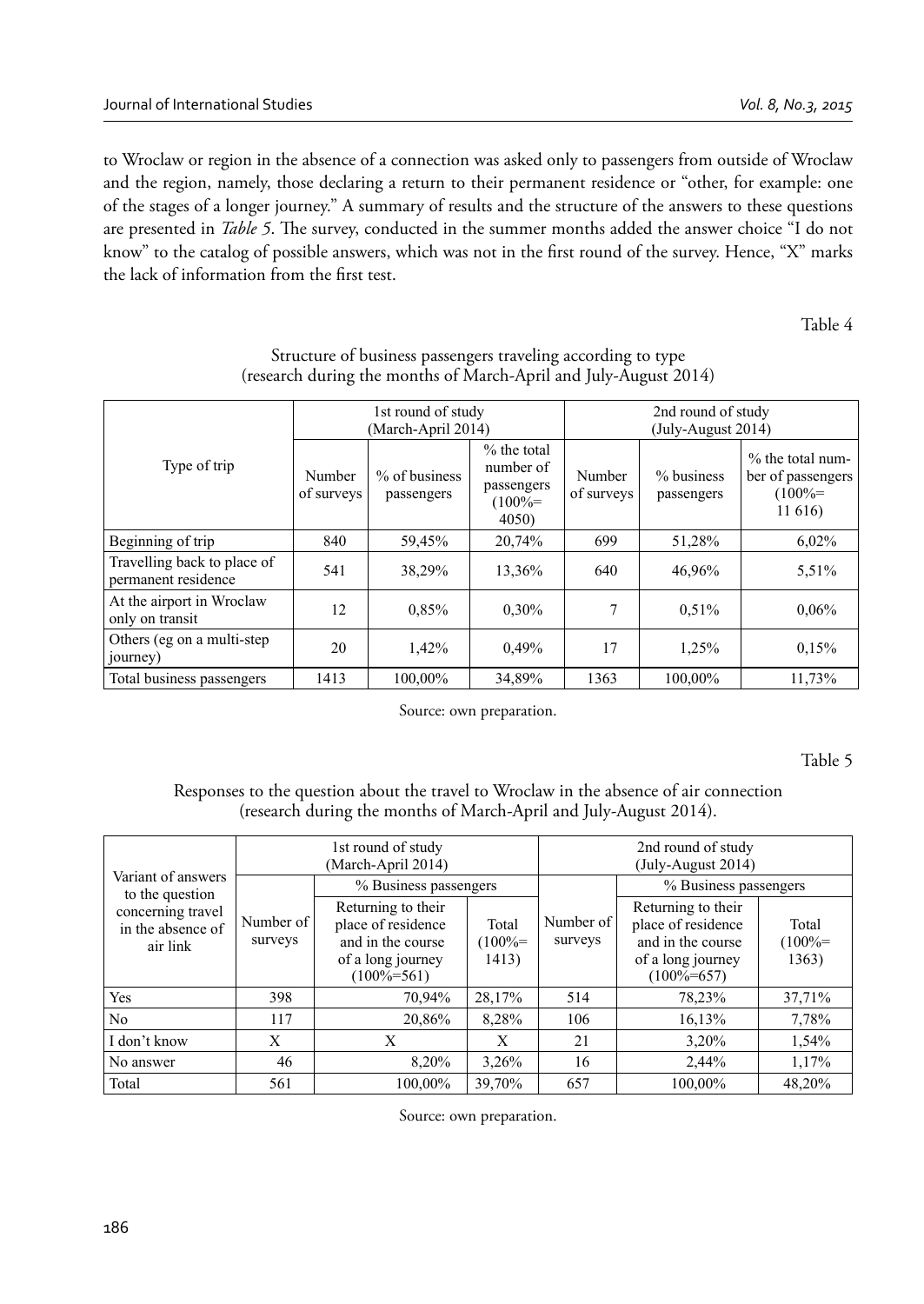Among business passengers who flew to Wroclaw and the Lower Silesia from other countries or other Polish regions during the months of March-April 2014, a group of 20,86% of the business passengers declared that they would not decide to come to Wroclaw by other means of transport, if there were no air connections, meaning they would not visit neither the city nor the region. This group accounted for 8.28% of all business travelers. Slightly lower rates of the structure in the study of the summer months: 16.13% of the visiting business passenger and 7.78% of the total business passengers respectively. On the one hand, the results cannot be considered very high, but on the other hand you cannot ignore the fact that 1/5 of business passengers visit the city during the winter-spring and more than 1/6 in the summer decided to come to Wroclaw only because there was a connecting flight. These results confirm the role and significance of air transport for the transport accessibility of the region, which today is one of the main factors determining the location of foreign investment, on the other hand, allows for contact of domestic companies with the European and global markets, which is one of the conditions for their development.

The above analysis applies to all business passengers, whose residence is neither Wroclaw nor the Lower Silesia region. However, not all passengers belonging to this group are businessmen arriving from abroad. Wroclaw airport during the research, passengers had direct connections to other national airports: Warsaw-Okecie (PLL LOT), Warsaw-Modlin (Ryanair), Gdańsk (Eurolot, in the summer months Ryanair also) and Lublin (Eurolot). It is, however, very important to have a more detailed look at the answers given by business passengers arriving to Wroclaw from abroad. The structure of the answers by business travelers from abroad are presented in *Table 6*.

Table 6

| Variant of                                     |               |                                                                                    | 1st round of study<br>(March-April 2014) |                  | 2nd round of study<br>(July-August 2014) |                                                                                    |                                      |                  |  |  |
|------------------------------------------------|---------------|------------------------------------------------------------------------------------|------------------------------------------|------------------|------------------------------------------|------------------------------------------------------------------------------------|--------------------------------------|------------------|--|--|
| answers to                                     |               | % Business passengers                                                              |                                          |                  |                                          |                                                                                    | % Business passengers                |                  |  |  |
| the question<br>concerning<br>travel<br>in the | Nr of<br>sur- | Returning to their place<br>of residence<br>and in the course<br>of a long journey |                                          | Total            | Nr of<br>sur-<br>veys                    | Returning to their place<br>of residence<br>and in the course<br>of a long journey |                                      |                  |  |  |
| absence of air<br>link                         | veys          | Passengers<br>from abroad<br>$100\% = 420$                                         | All pas-<br>sengers<br>$(100\% = 561)$   | $(100\% = 1413)$ |                                          | Passengers<br>from abroad<br>$(100\% = 388)$                                       | All pas-<br>sengers<br>$100\% = 657$ | $(100\% = 1363)$ |  |  |
| Yes                                            | 287           | 68,33%                                                                             | 51,16%                                   | 20,31%           | 286                                      | 73,71%                                                                             | 43,53%                               | 20,98%           |  |  |
| N <sub>0</sub>                                 | 93            | 22,14%                                                                             | 16,58%                                   | 6,58%            | 79                                       | 20,36%                                                                             | 12,02%                               | 5,80%            |  |  |
| I don't know                                   | X             | X                                                                                  | X                                        | X                | 17                                       | 4,38%                                                                              | 2,59%                                | 1,25%            |  |  |
| No answer                                      | 40            | 9,52%                                                                              | 7,13%                                    | 2,83%            | 6                                        | 1,55%                                                                              | 0.91%                                | 0,44%            |  |  |
| Total                                          | 420           | 100,00%                                                                            | 74,87%                                   | 29,72%           | 388                                      | 100,00%                                                                            | 59,06%                               | 28,47%           |  |  |

Structure of business passengers from abroad response to the question they would travel to Wroclaw in the absence of air connections (studies in the months of March-April and July-August 2014.

Source: own preparation.

Those who declared "abroad" as their place of residence were 3/4 of business passengers arriving to Wroclaw in the study during the winter-spring period and almost 60% in the summer. The percentage of people who in the absence of air connection would not visit Wroclaw in a group of passengers from abroad was higher than for all individuals from outside of Wroclaw and Lower Silesia and amounted to 22.14% during the winter-spring period and 20.36% in the summer months. This represents a 6.58 and 5.80% of all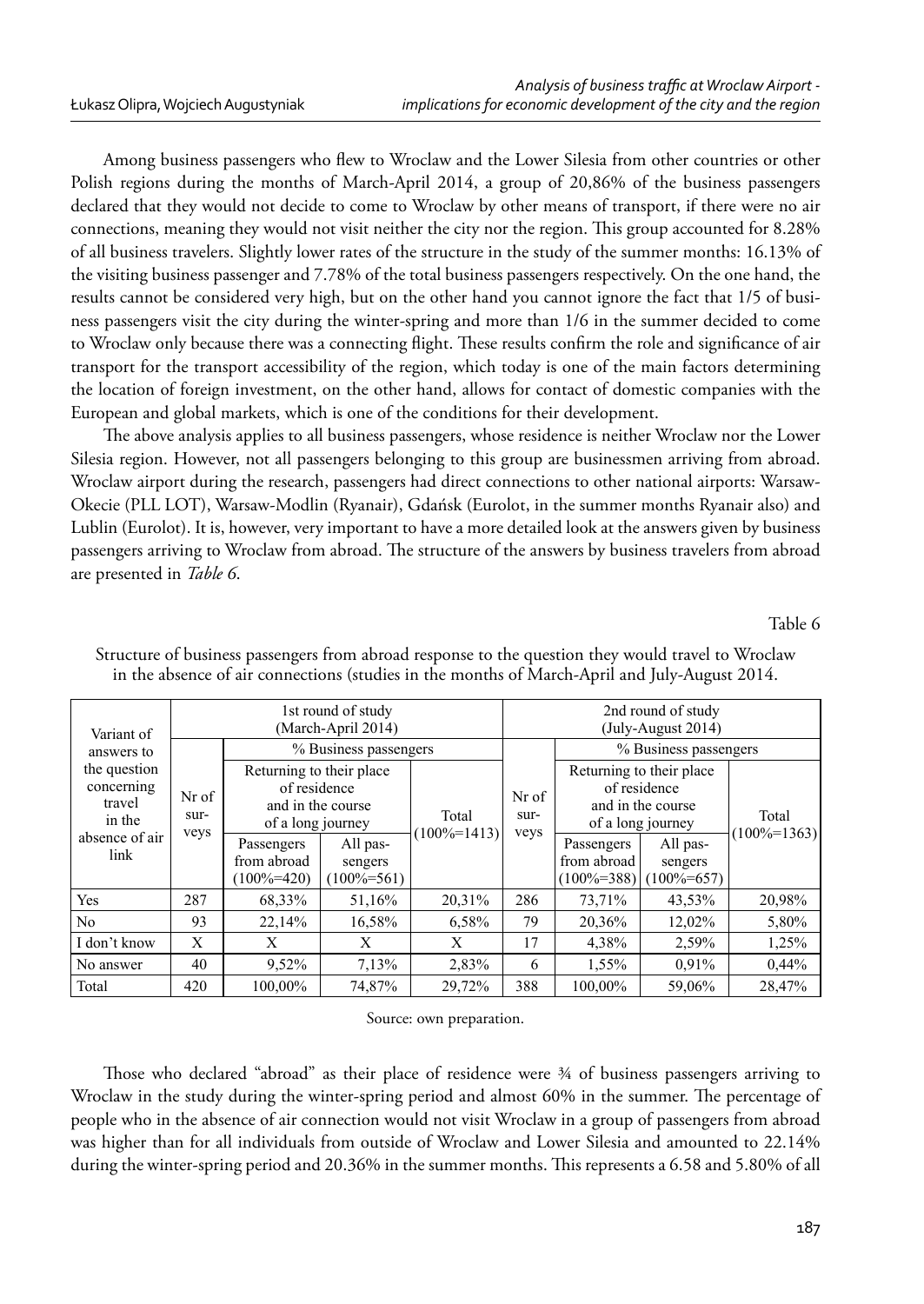business passengers in the first and second round of the study respectively. Furthermore, these figures demonstrate the great importance of the airport to ensure transport accessibility to the region, thereby increasing its competitiveness and promoting development. In accordance with the principles of the counterfactual analysis method, it can be concluded that in a group of about 6% of business passengers who would not come to Wroclaw in the absence of air connection, could find potential foreign investors who, are unable to reach quickly and easily to Wroclaw from another location of their business and not deciding (as declared) to travel by other means of transport, most probably wouldn't consider Wroclaw and Lower Silesia into account as a business location for their investments.

#### **CONCLUSIONS**

Analysis of the test results of the survey of passengers carried out at the passenger terminal at the airport in Wrocław in March-April and July-August 2014 confirms the importance of airports for the transport accessibility of the city and the region, which is, today, a factor in the economic development of the region and the businesses located on its area. Business passengers account for a significant group of passengers using the airport in Wroclaw. During the winter-spring months their share in total passenger traffic amounted to over  $35\%$ , while in the summer months -  $11.73\%$  (a decrease in the amount of business traffic results due to, among other factors, a lower number of business trips due to the holiday period, on the other hand - there is a growing number of passengers in other segments, mainly leisure travelers).

Business passengers account for the largest proportion of passengers for network airlines (Lufthansa, SAS) for destinations: to Warsaw (almost 70% during the winter and 50% in the summer months), the German hubs (68 and 43 percent respectively) and Copenhagen (63.45% during the winter, in the summer months the SAS flights to Copenhagen were suspended) and regional carrier - Eurolot (53 and 29 percent respectively). Thus, it is the network carriers such as (LOT, Lufthansa, SAS) that play a major role in the handling of passengers traveling for business purposes. It should be also noted that the regional carrier - Eurolot also makes a significant contribution. Connections by this airline were chosen by 5.7% of business passengers during the winter-spring period and 8.27% in the summer months. Regarding the network of low-cost carriers, only their destinations to the UK and Ireland support a noteworthy percentage of business passengers (almost 10%). There has also been an increased interest in connection to the Warsaw-Modlin. In the winter-spring period, 5.7% of passengers have selected these connections, while in the summer months by 8.27% business passengers (data from the second round of surveying in the summer months also cover passengers traveling to Gdansk).

An analysis of the structure of total passengers and business passengers proves that network carriers play a very important role for handling business traffic at the airport in Wroclaw. In order to enhance the positive stimulated effects of air transport on the economy of the region in terms of business development (e.g through the development of their business contacts and market access) and attract new investment, the people responsible for the creation of regional development policy should, therefore support actions aimed primarily at increasing the number of destinations and routes of network carriers making their network more attractive. The results of the survey also suggest that regional carriers can also have an important role for business traffic, offering direct connections to European cities that are business centers, but also at major airports, as opposed to low-cost carriers which offer connections to airports that are frequently located more than an hour away from the city centers. The availability of a direct connection with no inter-changing has been recognized by business travelers as the most important factor in determining the choice of the airport in planning air travel (average score of 4.49 on a scale of 1-5).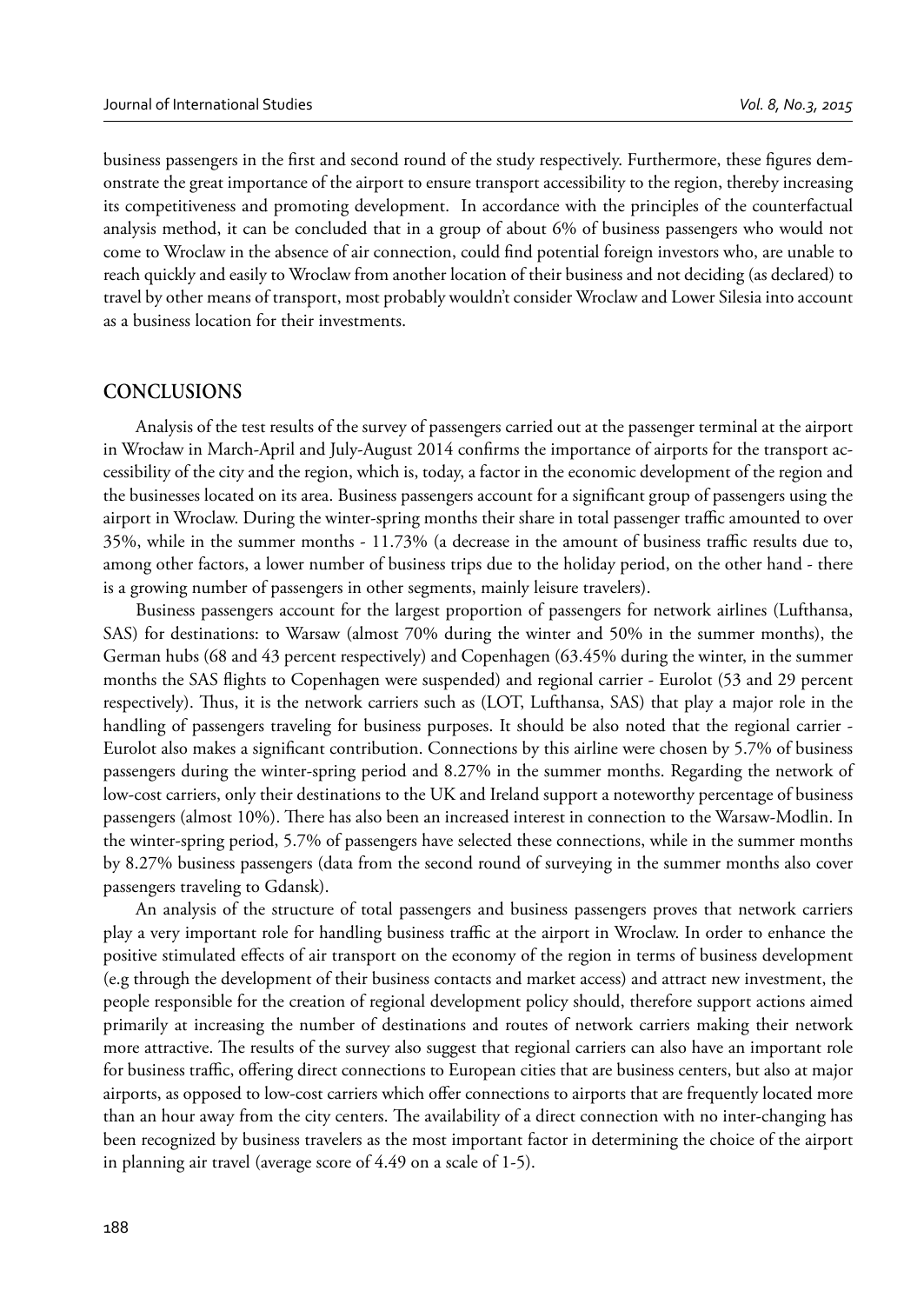Among the business passengers who flew to Wroclaw and the Lower Silesia region from other countries or other Polish regions during the months of March-April 2014, 20.86% of the passengers declared that they would not decide to come to Wroclaw by other means of transport, if there were no air connections, meaning they would not visit the city, or region at all. This group accounted for 8.28% of all business travelers. Slightly lower rates in the structure were obtained in the study during the summer months: 16.13% of the visiting passengers and 7.78% of the total business passengers respectively. The percentage of people who, in the absence of an air connection would not visit Wroclaw, in the group of passengers from abroad was higher than for the general from people outside of Wroclaw and Lower Silesia and amounted to 22.14% in the months of winter-spring, and 20.36% in the summer months. This represents a 6.58 and 5.80% of all business passengers respectively in the first and second round of the study. These figures also demonstrate the great importance of the airport to ensure transport accessibility to the region, thereby increasing its competitiveness and promoting development, which should be taken into account both in the regional development policy, as well as developmental actions.

#### **ACKNOWLEDGMENT**

The research was conducted within the City Program of Support for the Partnership between Universities, Research and Scientific Institutes and Business – "Mozart" financed by Wroclaw City Hall. Collecting data (surveying) was financed by Wroclaw Airport.

#### **BIBLIOGRAPHY**

- Augustyniak, W. (2014), Efficiency Change in Regional Airports During Market Liberalization, *Economics and Sociology*, Vol. 7, No 1, 2014, pp. 85-93. DOI: 10.14254/2071-789X.2014/7-1/8
- ACI Europe, (1998), *Creating Employment and Prosperity in Europe,* September 1998.
- ACI Europe, York Aviation, (2004), *The social and economic impact of airports in Europe*, January 2004.
- ACI Europe, York Consulting, (2000), *Creating employment and prosperity in Europe: an economic impact study kit*, , February 2000.
- ATAG, (2008), *The economic and social benefits of air transport 2008*, Air Transport Action Group, Geneva 2008, www. atag.org (accessed on 24 Feb., 2012).
- Braathen S., S. Johansen, J.I. Lian, (2006), *An inquiry into the link between air transport and employment in Norway*, Association for European Transport and contributors, 2006, http://web.mit.edu (accessed on 11 March, 2012).
- Butler S.E., L.J. Kiernan, (1986), *Measuring the regional economic significance of airports*, U.S. Department of Transportation F.A.A., Report No. DOT/FAA/PP/87-1, Washington 1986;
- Butler S.E., L.J. Kiernan, (1992), *Estimating the regional economic significance of airports*, U.S. Department of Transportation F.A.A., Washington 1992.
- Cooper A., Ph. Smith, (2005), *The Economic Catalytic Effects of Air Transport in Europe*, EUROCONTROL Experimental Centre, EEC/SEE/2005/004, 2005.
- Halpern N., S. Brathen, (2010), *Catalytic impact of airports in Norway,* Report 1008, Moreforsking Molde 2010.

Huderek-Glapska S., (2011), *Wpływ portu lotniczego na rozwój gospodarki regionu*, PhD Thesis, Poznań 2011.

- Huderek-Glapska S., (2012) *The Employment and Income Benefits of Airport Operation on the Counry in Transition*, Przegląd Komunikacyjny nr 2 (2012).
- Kalinowski, S. (2014), Impact of Investment Activity on European Regional Airports Performance, *Economics and Sociology*, Vol. 7, No 3, pp. 40-50. DOI: 10.14254/2071-789X.2014/7-3/3